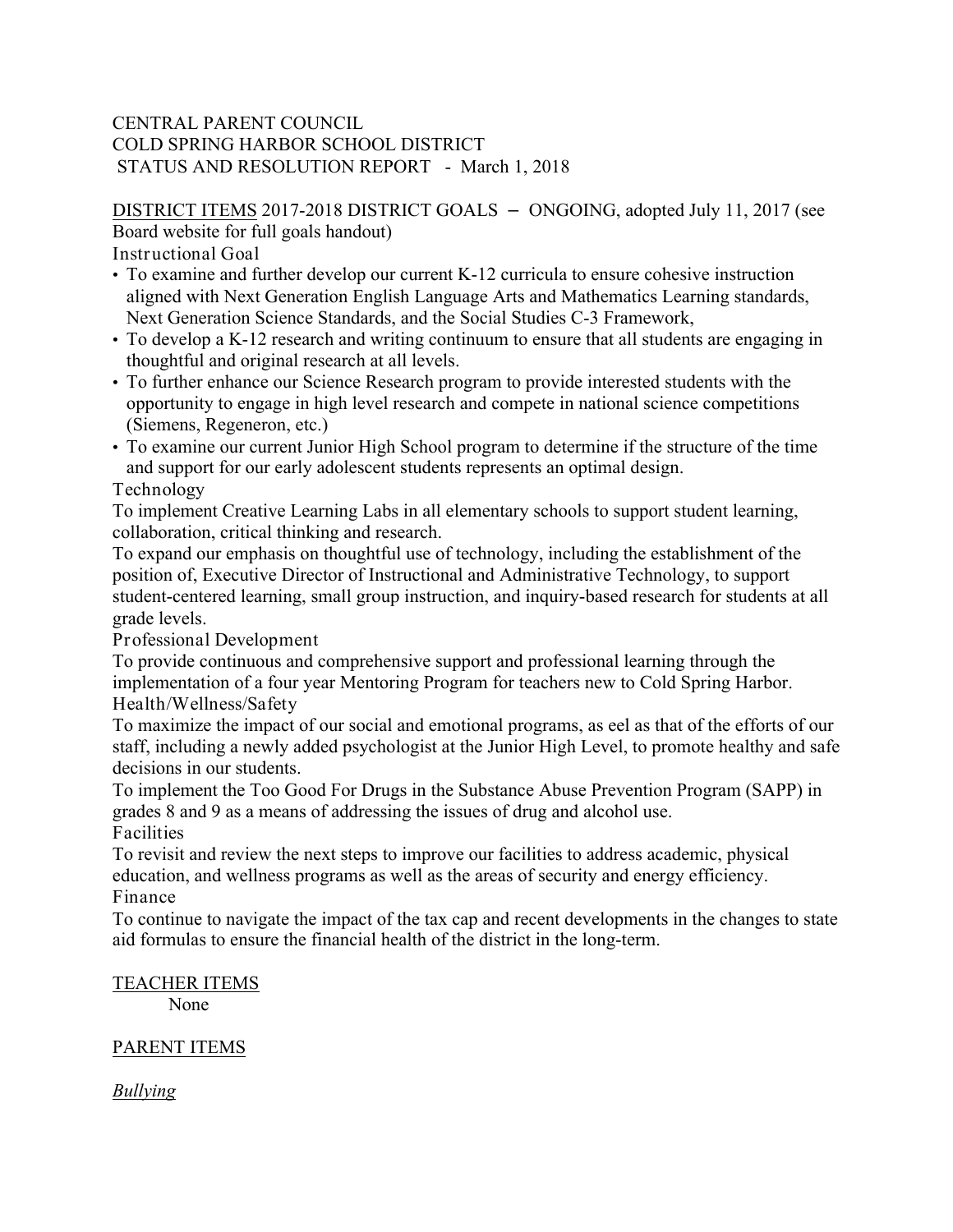- Parents are concerned about school approaches to bullying. The district is training teachers and administration in Restorative Justice which is an "approach to discipline that focuses on repairing harm through inclusive processes that engage all stakeholders. Implemented well, restorative justice shifts the focus of discipline from punishment to learning and from the individual to the community.
- At the jr/sr high level, students are assigned to the "Citizenship Room" after school for an hour. The staff works with students to help them make good decision and engage in reflective exercises. Ending at 3:30, students will have to explain to their coaches why they were late for practice.
- Parents questioned whether the administration is permitted to tell the victim's parents what steps have been taken in dealing with the bullying. Mr. Fenter agreed to look into whether there were privacy issues.
- In response to student and parent concern about bullying issues, the High School held a 1/2 day of assemblies in which the Anti-Defamation League and Facing History and Ourselves gave presentations. Unfortunately, 1/3 of students failed to attend this important day of school.

### School Safety

- Parents are concerned about safety at the schools in light of the recent Parkdale school shooting.
- The schools are protected by former law enforcement officers at their security desks. The recent upgrade to Lloyd Harbor School's front office security, including safety glass was completed two years ago. West Side school is scheduled for additional safety work this summer.
- The high school has several doors to the outside. The administration is looking at this seriously. Mr. Stuccio is the head of the safety committee and takes this issue very seriously. They are looking to add more security cameras and looking to accelerate all scheduled school safety work.
- The administration is also looking into running safety drills at different times of the day, not just while students are in class, but possibly in between classes or during a lunch period to help prepare for different threat situations.

## *Test Returns*

• There are still a small number of teachers at the high school who do not return tests to the students so that they can review them at home. For those teachers who do not return tests, the students and their parents now will have the opportunity to review the exams. If parents or students are still not able to access the exams, please contact the director.

## OTHER DISTRICT ITEMS

*Health*

• The district has added "Too Good for Drugs" program to LH, will do West Side after Christmas break. Too Good for Drugs is a 5-8 grade school-based program that gives students the knowledge, skills and attitudes they need to make good decisions and avoid drug use.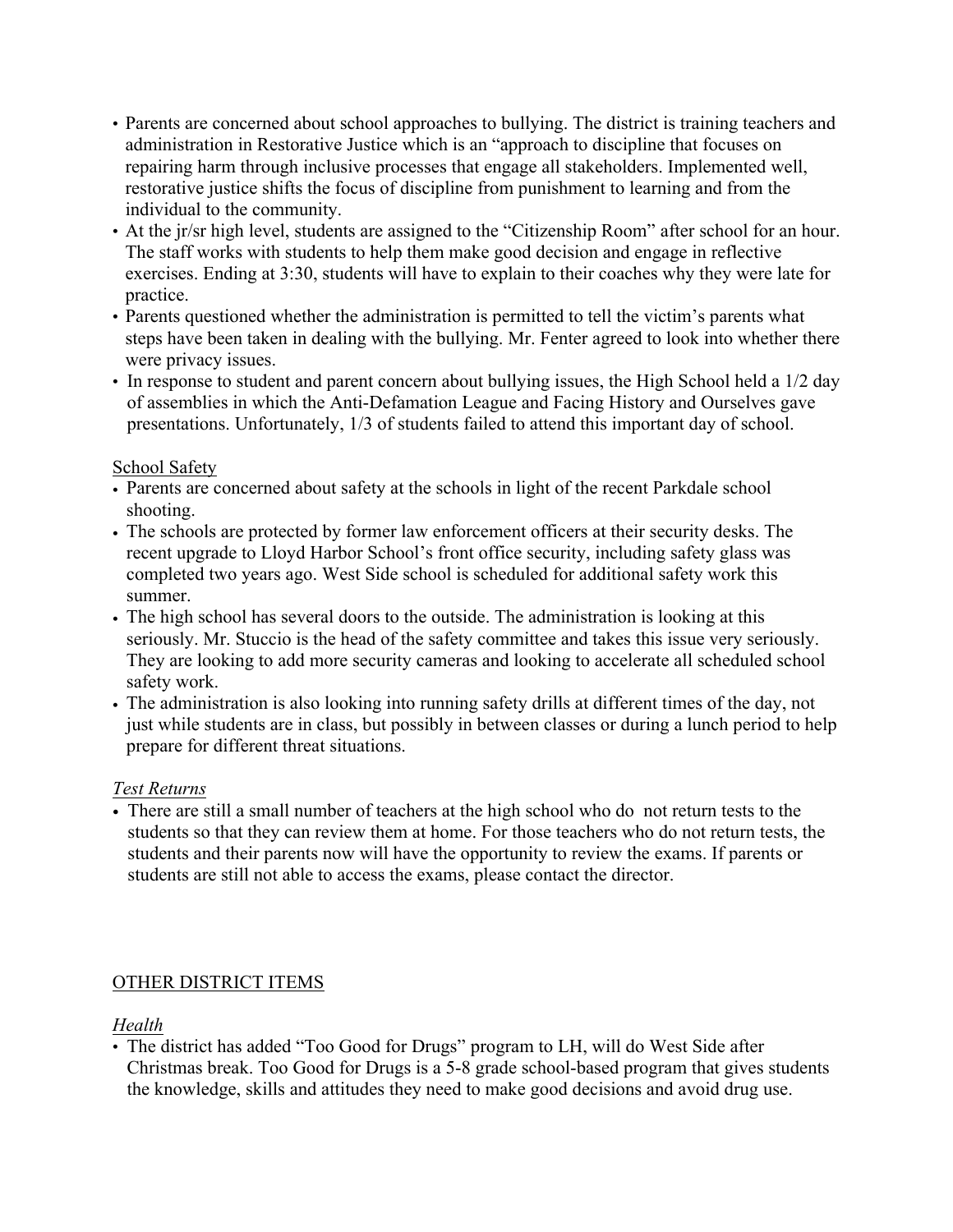- The high school will extend the Substance Abuse Prevention program to grades 11 and 12.
- The Administration held 1/2 conference day for the health teachers for grades 4,5, and 6.
- The Administration will be addressing parent communication at the elementary level between health teachers and parents. They are considering a Health related newsletter twice/year with students working to generate content.

#### *Science*

• There will be a Science Symposium for the science research program. The students will be sharing their work in May, parents will attend.

### *Technology*

- Creative learning labs have been unveiled at Lloyd Harbor and Westside. Parents toured them at PTG meetings and students are starting to use them.
- The new website has launched. The site looks different depending on whether you are using a phone or computer or ipad. The site is ADA compliant which is why there is a lot of white in the background. We suggested that there be quick links to the parent portal and the teacher websites.

## *Writing*

- Parents raised the issue of whether teachers were adequately working on writing with elementary level children. Many of the teachers recently met with staff developers from Columbia Teachers College to train on proper implementation of the program.
- The administration will consider providing workshops for parents on the ELA and writing to further the home-school connection.

## *Assessments*

- There have been several changes to assessments at a state level this year. The district will send out a letter outlining them. Some of the changes include that the tests have been shortened to two days instead of three. They are un-timed, the standards have been revised.
- Under ESSA (Every Student Succeeds Act), schools are required to have at least 95% of students taking the assessments. Last year, we had 20% opt out.
- Our schools are making adjustments to our own benchmark assessments, determining which tests are necessary in an effort to minimize testing.

## *Code of Conduct*

• Parents have discussed the need for one, uniform code of conduct, not just an athletic code of conduct, but one that all students are subject to. There are several areas where rules and regulations are listed, including in the student planners, but parents suggested that a stand-alone sheet of paper that is signed by each student and parents would bear more weight.

## *Vaping*

- Vaping was addressed on the first day of school in a direct way. This will serve as notification of the policy so that all students are aware of the policy. Violations will be discussed with parents first, another violation will result in punishment.
- Students have already received disciplinary action for vaping and offenders will continue to receive disciplinary action.